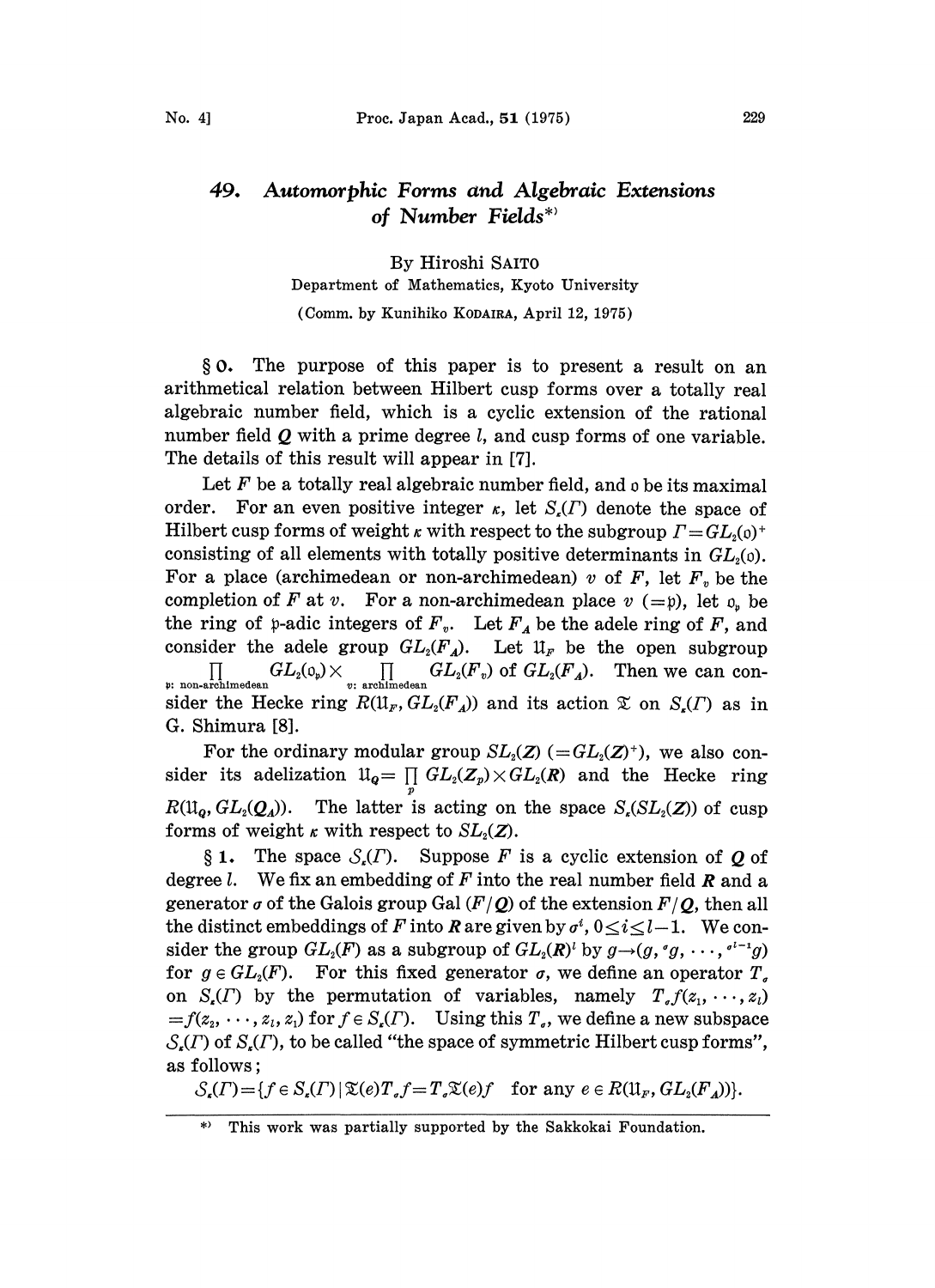Obviously  $S_{\epsilon}(T)$  is stable under the action of  $R(\mathfrak{U}_F, GL_2(F_A))$ , and we get a new representation  $\mathfrak{X}_{\mathcal{S}}$  of the Hecke ring  $R(\mathfrak{U}_F, GL_2(F_A))$  on the space  $S_{\kappa}(T)$ .

Now we assume

- 0) The weight  $\kappa > 4$ .
- 1) The degree  $l=[F:Q]$  is a prime.
- 2) The class number of  $F$  is one.
- 3) The maximal order  $\rho$  has a unit of any signature distribution.
- 4)  $\bm{F}$  is tamely ramified over  $\bm{Q}$ .

As a consequence of 2) and 4), the conductor of  $F/Q$  is a prime q.

Our result claims that the representation  $\mathfrak{X}_{\mathcal{S}}$  of  $R(\mathfrak{U}_F, GL_2(F_A))$  on  $S_{\epsilon}(T)$  can be obtained from those on the spaces of cusp forms  $S_{\epsilon}(SL_2(Z))$ and  $S_{\mu}(r_{0}(q), \chi)$  for various characters  $\chi$  of  $(Z/qZ)^{\times}$  of order l, where

$$
\Gamma_{0}(q) = \Big\{ \begin{pmatrix} a & b \\ c & d \end{pmatrix} \in SL_{2}(\mathbf{Z}) \,|\, c \equiv 0 \,\,\text{mod.}\,\, q \Big\},
$$

and  $S_{\epsilon}(r_{0}(q), \chi)$  is the space of cusp forms g which satisfy  $g(\gamma z)$  $=\chi(d)(cz+d)^*g(z)$  for  $\gamma=\begin{pmatrix} a & b \\ c & d \end{pmatrix} \in \Gamma_0(q)$ .

To give a meaningful description for the above, we shall define a "natural" homomorphism  $\lambda: R(\mathfrak{U}_F, GL_2(F_A)) \to R(\mathfrak{U}_o, GL_2(\mathcal{Q}_A))$  in the next section § 2. On the other hand,  $R(\mathfrak{U}_q, GL_2(F_A))$  is acting not only on  $S_{\epsilon}(SL_2(\mathbb{Z}))$  but also on  $S_{\epsilon}(T_0(q), \chi)$ . For a prime p, let  $T(p)$  and  $T(p, p)$ be the elements of  $R(\mathfrak{U}_q, GL_2(F_A))$  given in § 2. Then for  $p \neq q$ ,  $T(p)$ and  $T(p, p)$  act on  $S_r(\Gamma_0(q), \chi)$  in the usual manner ([9]). For q, let  $\Gamma_0(q) \begin{pmatrix} q & 0 \\ 0 & 1 \end{pmatrix} \Gamma_0(q) = \bigcup_{\nu=1}^{\infty} \alpha_{\nu} \Gamma_0(q)$  be a disjoint union, and put for  $g \in S_{\epsilon}(\Gamma_0(q), \gamma)$ 

$$
g\left|\left[\Gamma_{0}(q)\begin{pmatrix}q&0\\0&1\end{pmatrix}\Gamma_{0}(q)\right]=\sum_{\nu}\chi(d_{\nu})\frac{(\det\alpha_{\nu})^{\kappa/2}}{(-c_{\nu}z+a_{\nu})^{\kappa}}g(\alpha_{\nu}^{-1}z)\right|
$$

where  $\alpha_{\nu} = \begin{pmatrix} a_{\nu} & b_{\nu} \\ c_{\nu} & d_{\nu} \end{pmatrix}$ . And we define the action of  $T(q)$  and  $T(q, q)$  on  $S_\cdot(\Gamma_\theta(a), \gamma)$  by

$$
T(q)g = g \left| \left[ \Gamma_0(q) \begin{pmatrix} q & 0 \\ 0 & 1 \end{pmatrix} \Gamma_0(q) \right] + g \left| \left[ \Gamma_0(q) \begin{pmatrix} q & 0 \\ 0 & 1 \end{pmatrix} \Gamma_0(q) \right] \right|^*
$$

 $T(q, q)g = g.$ Here  $\left[\varGamma_{\scriptscriptstyle 0}(q)\begin{pmatrix}q&0\0&1\end{pmatrix}\varGamma_{\scriptscriptstyle 0}(q)\right]^{\scriptscriptstyle\ast}$  denotes the adjoint operator of  $\left[\varGamma_{\scriptscriptstyle 0}(q)\begin{pmatrix}q&0\0&1\end{pmatrix}\right]$  $\left.\Gamma_{0}(q)\right|$  with respect to the Petersson inner product. These actions of  $T(p)$  and  $T(p, p)$  can be extended to that of  $R(\mathfrak{U}_p, GL_2(\mathcal{Q}_4))$ , and we obtain the representations  $\mathfrak{X}_1$  and  $\mathfrak{X}_2$  of  $R(\mathfrak{U}_q, GL_2(\mathcal{Q}_4))$  on  $S_r(SL_2(Z))$ and  $S_r(\Gamma_0(q), \chi)$ , respectively. Thus  $S_r(SL_2(Z))$  (resp.  $S_r(\Gamma_0(q), \chi)$ ) can be viewed as a  $R(\mathfrak{U}_F, GL_2(F_A))$ -module by the action  $\mathfrak{X}_1 \circ \lambda$  (resp.  $\mathfrak{X}_2 \circ \lambda$ ). In these notations, we can prove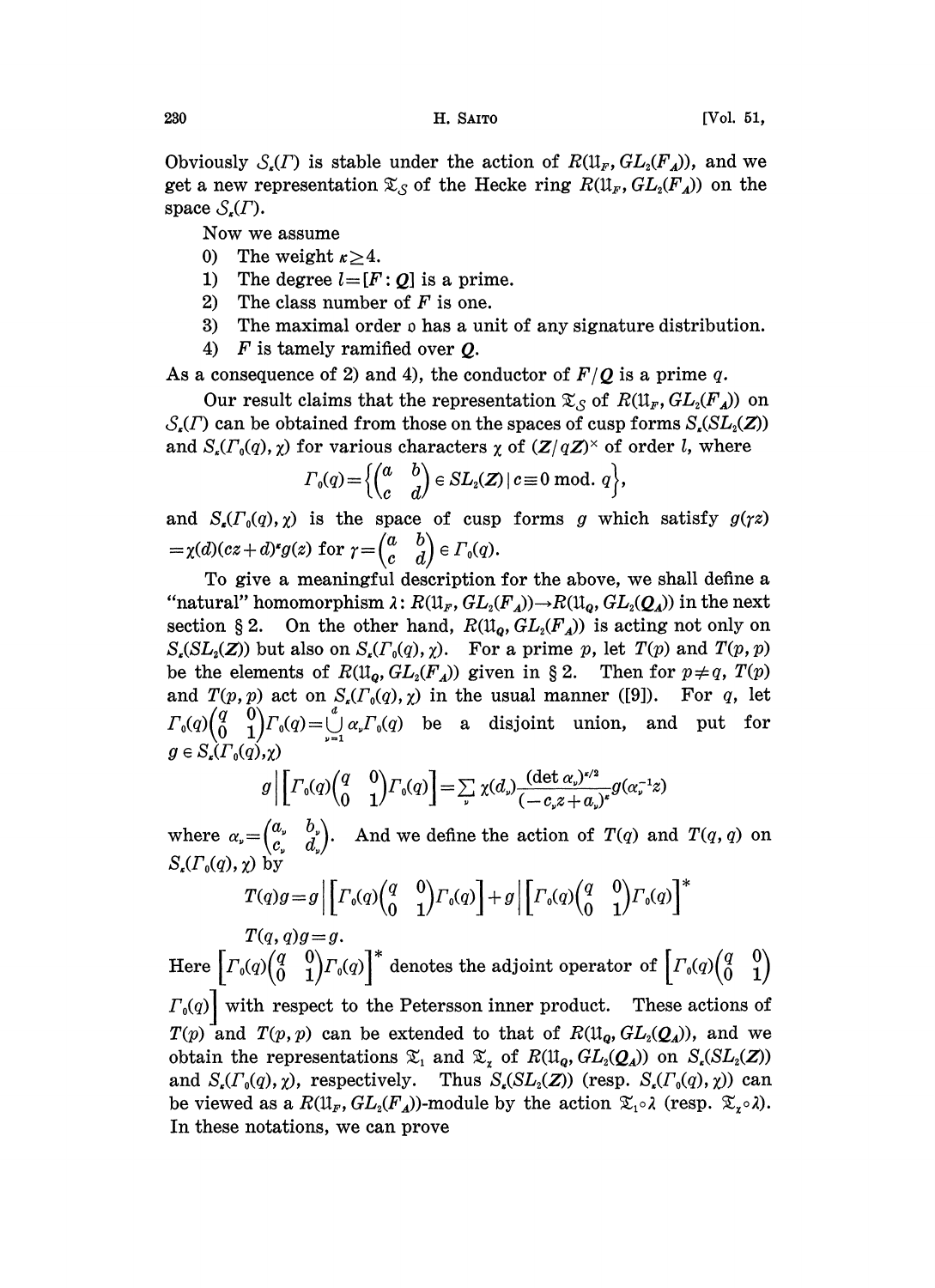Theorem. There exists a subspace S of  $\bigoplus S_{\kappa}(T_0(q), \chi)$  such that  $\begin{array}{c} \mathcal{S}_\epsilon(\varGamma){\simeq}\operatorname{S}_\epsilon(\operatorname{SL}_2(\mathbf{Z})){\oplus}\operatorname{S}\ \operatorname{(and}\, {\underset{\mathcal{V}}\bigoplus}\operatorname{S}_\epsilon(\varGamma_\mathfrak{o}(q),{\chi}){\simeq}\operatorname{S}{\oplus}\operatorname{S}) \end{array}$ 

as  $R(\mathfrak{U}_F, GL_2(F_A))$ -modules, where  $\displaystyle\inf_{\mathcal{U}}\oplus\chi$  runs through all characters of order l of  $(Z/qZ)^{\times}$ .

This theorem can be derived by standard arguments from the following equality between the traces of the operators.

Theorem.  $\displaystyle \mathrm{tr} \ \mathfrak{T}_{\mathcal{S}}(e) \!=\! \mathrm{tr} \ \mathfrak{T}_1(\lambda(e)) \! +\! \frac{1}{2} \sum\limits_{\chi} \mathrm{tr} \ \mathfrak{T}_\chi(\lambda(e))$ 

for any  $e \in R(\mathfrak{U}_F, GL_2(F_A)).$ 

**2.** The homomorphism  $\lambda: R(\mathfrak{U}_F, GL_2(F_A)) \to R(\mathfrak{U}_Q, GL_2(Q_A))$ . Let <br>b. *n*) be an integral ideal of *F* (resp. a positive integer), and *T*(a)  $\alpha$  (resp. *n*) be an integral ideal of F (resp. a positive integer), and  $T(\alpha)$ (resp.  $T(n)$ ) be the sum of all integral elements in  $R(\mathfrak{U}_F, GL_2(F_A))$  (resp.  $R(\mathfrak{U}_q, GL_2(\mathcal{Q}_A))$  of norm a (resp. n). For a prime ideal p of F (resp. a prime p), let  $T(\mathfrak{p}, \mathfrak{p})$  (resp.  $T(p, p)$ ) denote the double coset  $\mathfrak{U}_{F} \alpha \mathfrak{U}_{F}$  (resp.  $\mathfrak{U}_{\mathbf{Q}} \alpha \mathfrak{U}_{\mathbf{Q}}$ , where the p-component (resp. p-component) of  $\alpha$  is  $\begin{pmatrix} \pi & 0 \\ 0 & \pi \end{pmatrix}$  $\left(\text{resp.} \begin{pmatrix} p & 0 \\ 0 & p \end{pmatrix} \right)$  with a prime element  $\pi$  of  $o_p$ , and the other component is the identity. We define elements  $U(\mathfrak{p}^m)$  (resp.  $U(p^m)$ ) of  $R(\mathfrak{U}_F, GL_2(F_A))$ (resp.  $R(\mathfrak{U}_{\mathbf{Q}}, GL_2(\mathbf{Q}_d))$  for a prime ideal p of F (resp. a prime p) and a non-negative integer m by

$$
U(\mathfrak{o}) = 2T(\mathfrak{o})
$$
  
\n
$$
(\text{resp. } U(1) = 2T(1))
$$
  
\n
$$
U(\mathfrak{p}^m) = \begin{cases} T(\mathfrak{p}), & m = 1 \\ T(\mathfrak{p}^m) - N\mathfrak{p}T(\mathfrak{p}, \mathfrak{p})T(\mathfrak{p}^{m-2}), & m \ge 2 \end{cases}
$$
  
\n
$$
(\text{resp. } U(p^m) = \begin{cases} T(p), & m = 1 \\ T(p^m) - pT(p, p)T(p^{m-2}), & m \ge 2 \end{cases}
$$

where  $N\mathfrak{p}$  is the cardinality of  $\mathfrak{q}/\mathfrak{p}$ . Then the correspondence  $U(\mathfrak{p}^m)$  $\rightarrow U(Np^m)$  can be extended to a homomorphism  $\lambda$  from  $R(\mathfrak{U}_F, GL_2(F_A))$ to  $R(\mathfrak{U}_q, GL_2(\mathcal{Q}_A)).$ 

3. Applications. Our result is related to the recent works of the following authors.

(I) In their joint work [2], K. Doi and H. Naganuma studied a relation between cusp forms with respect to  $SL<sub>2</sub>(Z)$  and Hilbert cusp forms over real quadratic fields. More precisely, let  $\varphi(s) = \sum_{n=1}^{\infty} a_n n^{-s}$ ,  $a_1 = 1$ , be the Dirichlet series associated with a cusp form of weight  $\kappa$ with respect to  $SL<sub>2</sub>(Z)$  which is a common eigen-function for all Hecke operators, and let  $\chi$  be the real character corresponding to a real quadratic field  $F=Q(\sqrt{D})$  in the sense of class field theory. If we put  $\varphi(s, \chi) = \sum_{n=1}^{\infty} \chi(n)a_n n^{-s}$ , then  $\varphi(s)\varphi(s, \chi)$  can be expressed in the following form with suitable coefficients  $C<sub>a</sub>$  which are defined for every integral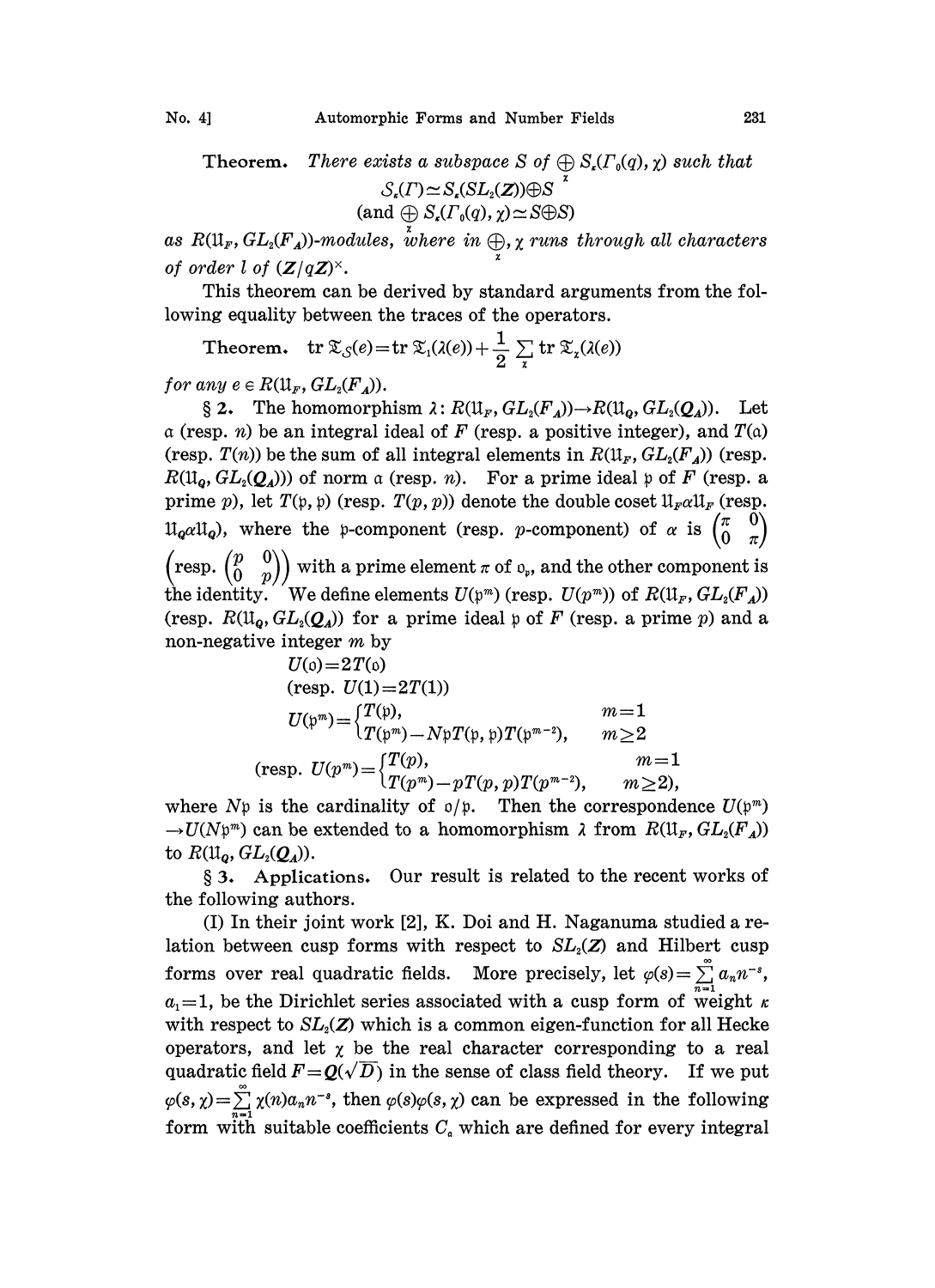ideal  $\alpha$  in  $F$ ;

$$
\varphi(s)\varphi(s,\chi) = \sum_{a} C_{a}N\alpha^{-s}.
$$

For a Grössen-character  $\xi$  of F, we set

$$
D(s,\varphi,\chi,\xi) = \sum_{\alpha} \xi(\alpha) C_{\alpha} N \alpha^{-s}.
$$

In  $[2]$ , K. Doi and H. Naganuma tried to prove a functional equation of  $D(s, \varphi, \chi, \xi)$  and proved it for the case where the conductor of  $\xi$  is one, and showed that if the maximal order of  $F$  is an Euclidean domain, the Dirichlet series  $\varphi(s)\varphi(s, \chi)$  is actually associated with a Hilbert cusp form over  $F$  and the function

(

on the product  $\tilde{\mathfrak{D}} \times \tilde{\mathfrak{D}}$  of the complex upper half planes is a Hilbert cusp form over  $F$ . Moreover in [6], H. Naganuma showed that a similar result holds also for cusp forms of "Neben" type (in Hecke's sense) with a prime level. Now from our present result for  $l=2$ , it can be proved that  $\varphi(s)\varphi(s,\chi)$  is the Dirichlet series associated with a Hilbert cusp form over a real quadratic field  $F$ , and that Doi-Naganuma's construction is "injective" under the condition of this paper.

(II) In [5], H. Jacquet studied the similar theme as Doi-Naganuma's, in a more general (adelic and representation-theoretic) point of view, hence this result should have a close connection to ours.

(III) F. Hirzebruch [3] [4] and R. Busam [1] gave a dimension formula for the subspace  $S_{\epsilon}(\hat{\Gamma})$  of  $S_{\epsilon}(\Gamma)$  consisting of elements f such that  $T<sub>a</sub>f=(-1)^{k/2}f$ . Since there is an obvious relation

dim 
$$
S_{\kappa}(\hat{\Gamma}) = \frac{1}{2} (\dim S_{\kappa}(\Gamma) + (-1)^{\kappa/2} \dim S_{\kappa}(\Gamma)),
$$

our result can be viewed as a generalization of their formula.

Acknowledgement. The author would like to express his hearty thanks to Prof. K. Doi and Prof. H. Hijikata for their valuable suggestions and warm encouragement.

## References

- [1 R. Busam: Eine Verallgemeinerung gewissen Dimensionsformeln von Shimizu. Inv. math., 11, 110-149 (1970).
- [2] K. Doi and H. Naganuma: On the functional equation of certain Dirichlet series. Inv. math., 9, 1-14 (1969).
- 3 F. tIirzebruch: Hilbert modular surfaces. L'Enseigment Math6matique, 19, 183-281 (1973).
- [4] ----: Kurven auf den Hilbert Modulschflächen und Klassenzahlen relation. Classification of Algebraic Varieties and Compact Complex Manifold. Lecture Notes in Math., 412, Springer-Verlag (1974).
- [5] H. Jacquet: Automorphic Forms on  $GL(2)$ . Lecture Notes in Math., 287, Springer-Verlag (1972).